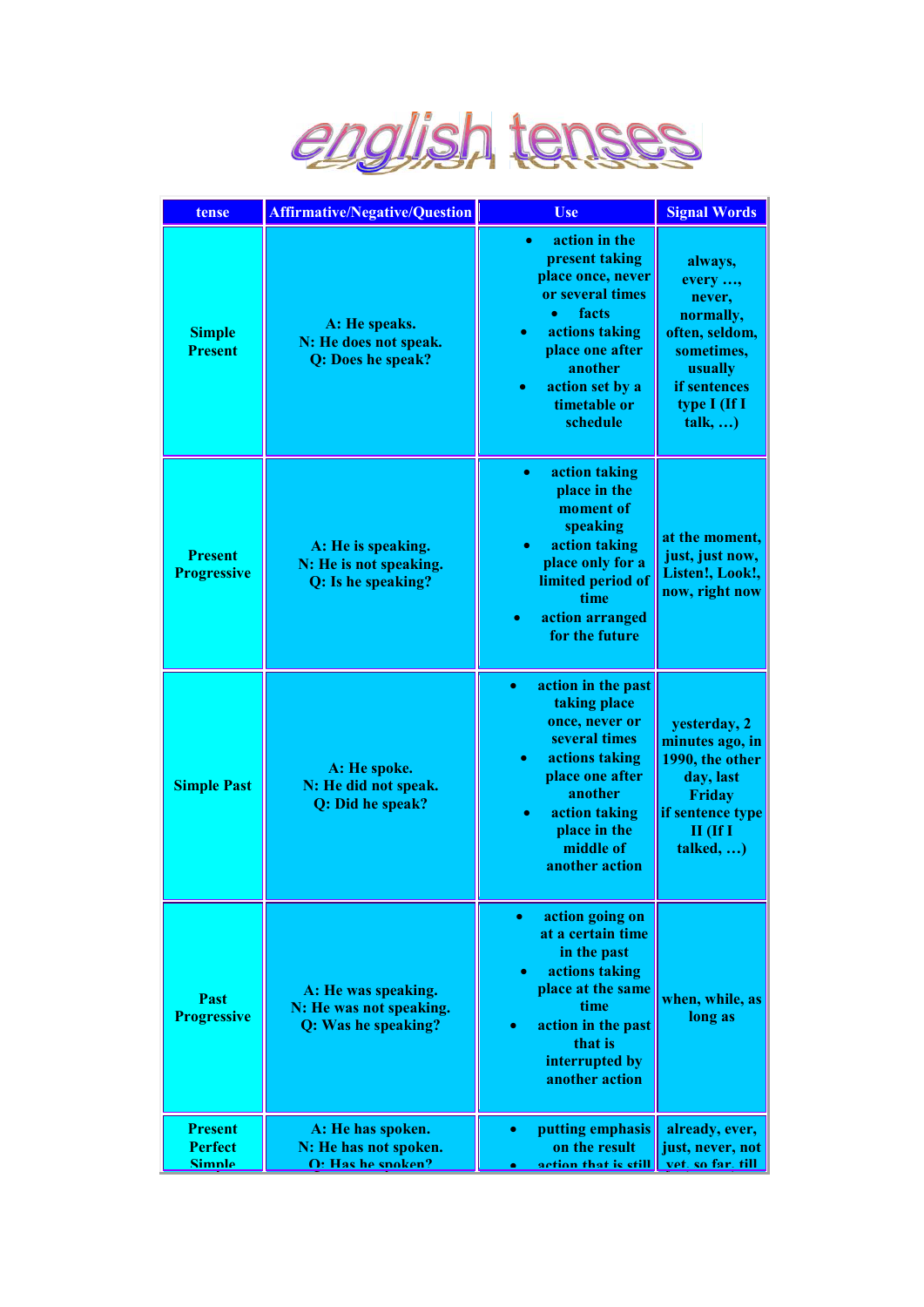|                                                        |                                                                                      | going on<br>action that<br>$\bullet$<br>stopped recently<br>finished action<br>$\bullet$<br>that has an<br>influence on the<br>present<br>action that has<br>$\bullet$<br>taken place once,<br>never or several<br>times before the<br>moment of<br>speaking | now, up to now                                                                                                        |
|--------------------------------------------------------|--------------------------------------------------------------------------------------|--------------------------------------------------------------------------------------------------------------------------------------------------------------------------------------------------------------------------------------------------------------|-----------------------------------------------------------------------------------------------------------------------|
| <b>Present</b><br><b>Perfect</b><br><b>Progressive</b> | A: He has been speaking.<br>N: He has not been speaking.<br>Q: Has he been speaking? | putting emphasis<br>$\bullet$<br>on the course or<br>duration (not the<br>result)<br>action that<br>۰<br>recently stopped<br>or is still going<br>on<br>finished action<br>$\bullet$<br>that influenced<br>the present                                       | all day, for 4<br>years, since<br>1993, how<br>long?, the<br>whole week                                               |
| <b>Past Perfect</b><br><b>Simple</b>                   | A: He had spoken.<br>N: He had not spoken.<br>Q: Had he spoken?                      | action taking<br>$\bullet$<br>place before a<br>certain time in<br>the past<br>sometimes<br>interchangeable<br>with past perfect<br>progressive<br>putting emphasis<br>only on the fact<br>(not the<br>duration)                                             | already, just,<br>never, not yet,<br>once, until that<br>day<br>if sentence type<br><b>III</b> (If I had<br>talked, ) |
| <b>Past Perfect</b><br><b>Progressive</b>              | A: He had been speaking.<br>N: He had not been speaking.<br>Q: Had he been speaking? | action taking<br>$\bullet$<br>place before a<br>certain time in<br>the past<br>sometimes<br>$\bullet$<br>interchangeable<br>with past perfect<br>simple<br>putting emphasis<br>$\bullet$<br>on the duration<br>or course of an<br>action                     | for, since, the<br>whole day, all<br>day                                                                              |
| <b>Future I</b><br><b>Simple</b>                       | A: He will speak.<br>N: He will not speak.<br>Q: Will he speak?                      | action in the<br>$\bullet$<br>future that<br>cannot be<br>:nfluonood                                                                                                                                                                                         | in a year,<br>$next$ ,<br>tomorrow<br>If Cata Tun I                                                                   |